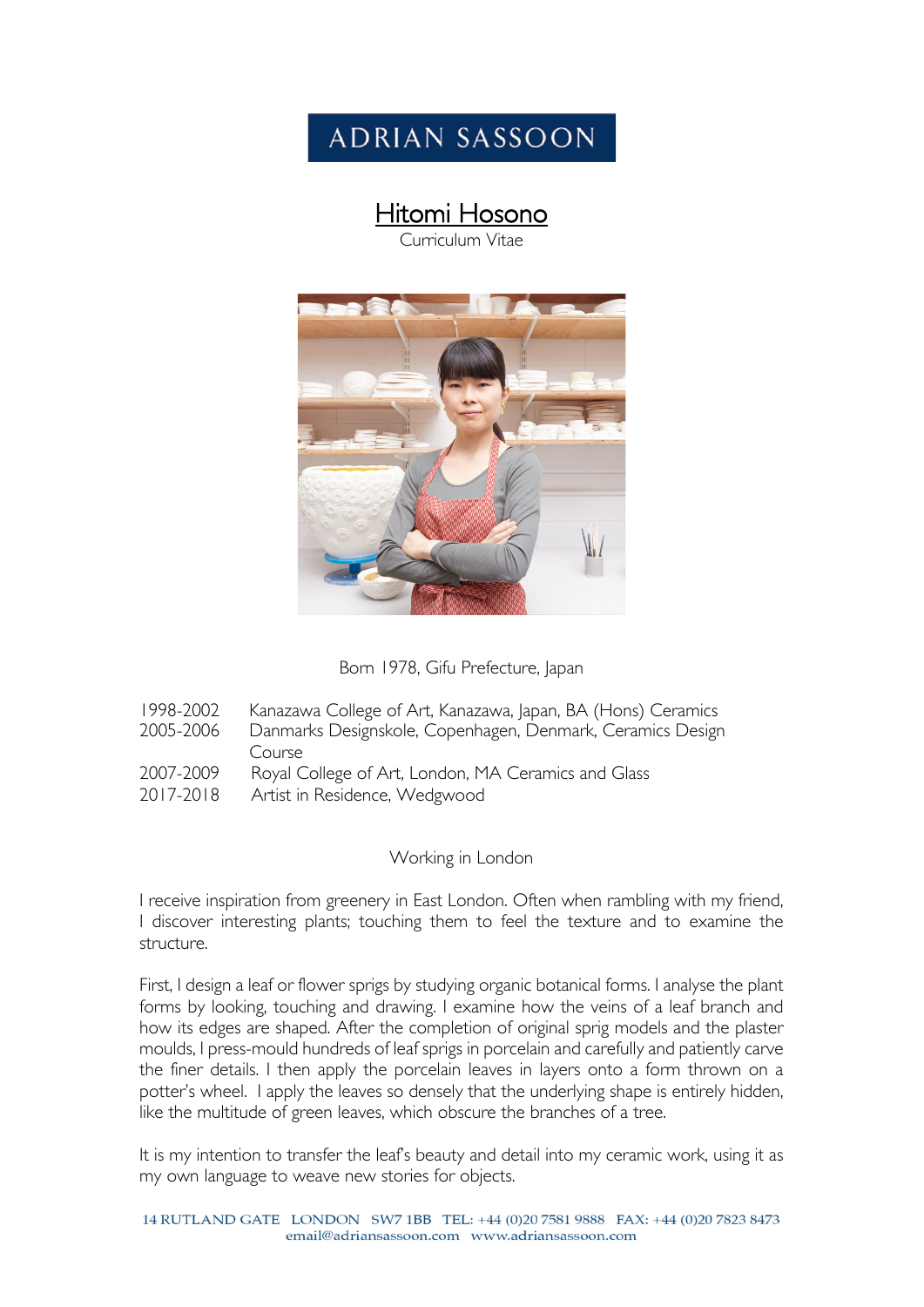#### Solo Exhibitions

- 2017 *Hitomi Hosono*, The Daiwa Anglo-Japanese Foundation, London in association with Adrian Sassoon
- 2015 *Brook Street: An Artist's Eye,* Sibyl Colefax & John Fowler, London in association with Adrian Sassoon
- 2013 *Perrier-Jouët Arts Salon*, St. Pancras Renaissance Hotel Chambers Club, London

#### Selected Group Exhibitions

| 2022 | Adrian Sassoon, Salon of Art & Design, New York, USA                                                                         |
|------|------------------------------------------------------------------------------------------------------------------------------|
|      | Adrian Sassoon, Pavilion of Art & Design London, London                                                                      |
|      | Adrian Sassoon, Masterpiece London, The Royal Chelsea Hospital, London                                                       |
|      | Conversing in Clay: Ceramics from the LACMA Collection, LACMA, California, USA                                               |
|      | Adrian Sassoon, TEFAF New York Spring, New York, USA                                                                         |
|      | Japanese Contemporary Design, National Museum of Scotland, Edinburgh                                                         |
|      | Homo Faber: Porcelain Virtuosity, organised by the Michelangelo Foundation,                                                  |
|      | Fondazione Giorgio Cini, Venice, Italy                                                                                       |
| 2021 | Adrian Sassoon at Parham, a House of History, Parham House, West Sussex                                                      |
| 2020 | Adrian Sassoon at Sotheby's, Sotheby's, London                                                                               |
|      | Adrian Sassoon at The London House of Modernity, London                                                                      |
|      | A Japanese Design, The Scottish Gallery, Edinburgh                                                                           |
|      | Adrian Sassoon, TEFAF Maastricht, The Netherlands                                                                            |
| 2019 | Adrian Sassoon, Salon of Art & Design, New York, USA                                                                         |
|      | Adrian Sassoon, Pavilion of Art & Design London, London                                                                      |
|      | Inspired by Chatsworth, Sotheby's, New York, USA                                                                             |
|      | Adrian Sassoon, Masterpiece London, The Royal Chelsea Hospital, London                                                       |
|      | The Citi Exhibition Manga, The British Museum, London                                                                        |
|      | A Natural Selection, The Scottish Gallery, Edinburgh                                                                         |
|      | Adrian Sassoon, TEFAF New York Spring, New York, USA                                                                         |
|      | Adrian Sassoon, TEFAF Maastricht, The Netherlands                                                                            |
| 2018 | Adrian Sassoon, Salon of Art & Design, New York, USA                                                                         |
|      | Adrian Sassoon, Pavilion of Art & Design London, London                                                                      |
|      | Adrian Sassoon, Masterpiece London, The Royal Chelsea Hospital, London                                                       |
|      | Adrian Sassoon, TEFAF New York Spring, New York, USA                                                                         |
|      | Adrian Sassoon, TEFAF Maastricht, The Netherlands                                                                            |
| 2017 | The International Hokuriku Kogei Summit - Worlds Kogei, Toyama Prefectural                                                   |
|      | Museum of Art and Design, Toyama, Japan                                                                                      |
|      | Adrian Sassoon, Salon of Art & Design, New York, USA                                                                         |
|      | Adrian Sassoon, Pavilion of Art & Design London, London                                                                      |
|      | Adrian Sassoon, Masterpiece London, The Royal Hospital Chelsea, London                                                       |
|      | C'est le Bouquet! Fondation d'entreprise Bernardaud, Limoges, France                                                         |
|      | Adrian Sassoon, TEFAF New York Spring, New York, USA                                                                         |
|      | Adrian Sassoon, TEFAF Maastricht, The Netherlands                                                                            |
| 2016 | Adrian Sassoon, Salon of Art & Design, New York, USA                                                                         |
|      | Adrian Sassoon, Pavilion of Art & Design London, London                                                                      |
|      | VASE: Function Reviewed, National Craft Gallery, Kilkenny, Ireland                                                           |
|      |                                                                                                                              |
|      | Adrian Sassoon, Masterpiece London, The Royal Hospital Chelsea, London<br>Adrian Sassoon, TEFAF, Maastricht, The Netherlands |
|      | Adrian Sassoon, Salon of Art & Design, New York, USA                                                                         |
| 2015 |                                                                                                                              |
|      | Discerning Eye, Mall Galleries, London                                                                                       |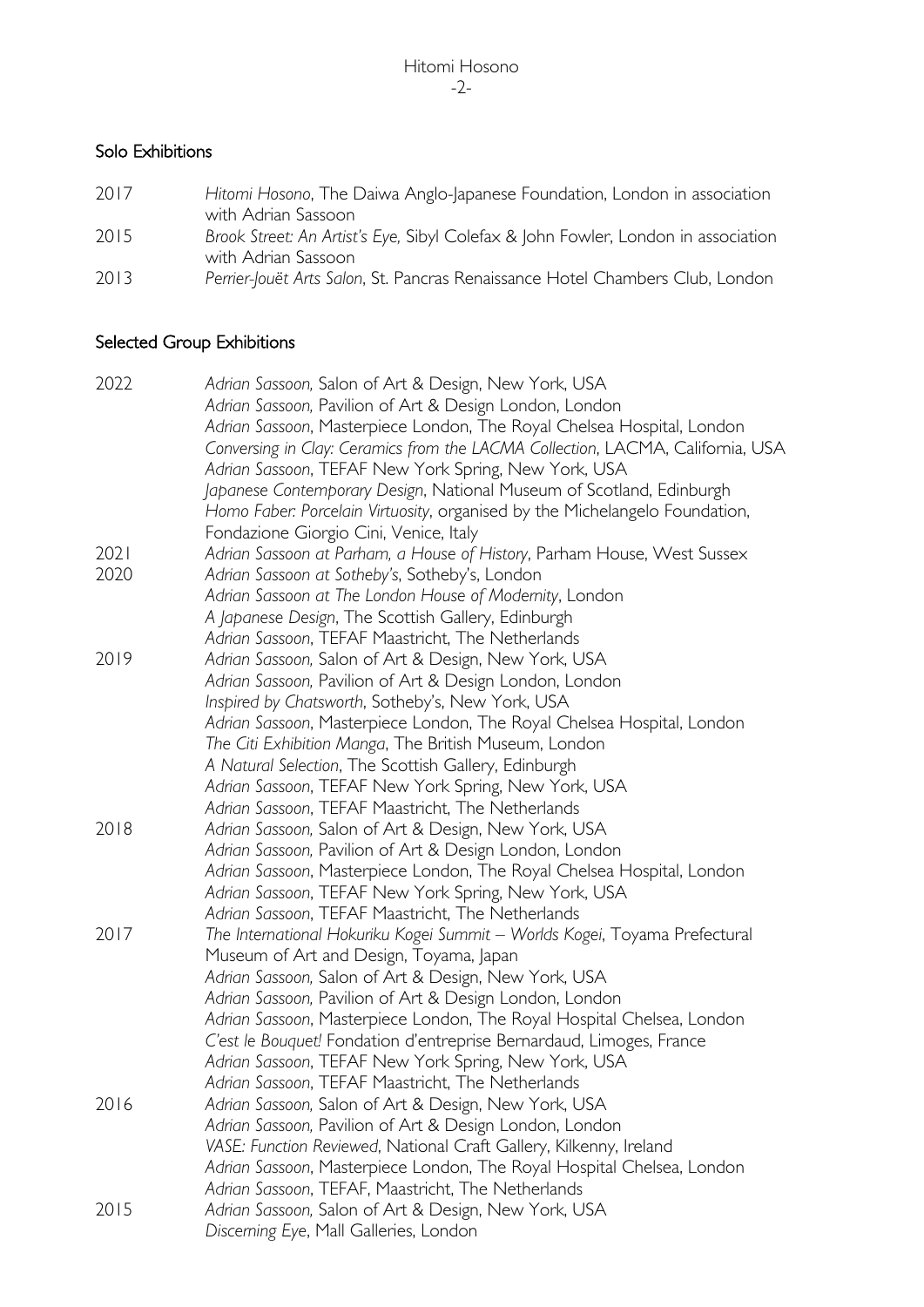### Selected Group Exhibitions (continued)

| 2015 | Adrian Sassoon, Pavilion of Art & Design London, London<br>Adrian Sassoon, Masterpiece London, The Royal Hospital Chelsea, London |
|------|-----------------------------------------------------------------------------------------------------------------------------------|
|      | Adrian Sassoon, Art Antiques London, Kensington Gardens, London<br>Adrian Sassoon, COLLECT, Saatchi Gallery, London               |
|      | Adrian Sassoon, TEFAF, Maastricht, The Netherlands                                                                                |
| 2014 | Adrian Sassoon, Salon of Art & Design, New York, USA                                                                              |
|      | Adrian Sassoon, Pavilion of Art & Design London, London                                                                           |
|      | AD intérieurs 2014, Musée des Arts Décoratifs, Paris, France                                                                      |
|      | Gold: All That Glisters, The Embassy of Japan, London                                                                             |
|      | Jerwood Makers Open 2014, Jerwood Space, London & tour                                                                            |
|      | Adrian Sassoon, Masterpiece London, The Royal Hospital Chelsea, London                                                            |
|      | Adrian Sassoon, Art Antiques London, Kensington Gardens, London                                                                   |
|      | Adrian Sassoon, COLLECT, Saatchi Gallery, London                                                                                  |
|      | Adrian Sassoon, TEFAF, Maastricht, The Netherlands                                                                                |
| 2013 | Adrian Sassoon, Salon of Art & Design, New York, USA                                                                              |
|      | Adrian Sassoon, Pavilion of Art & Design London, London                                                                           |
|      | Adrian Sassoon, Masterpiece London, The Royal Hospital Chelsea, London                                                            |
|      | Adrian Sassoon, Art Antiques London, Kensington Gardens, London                                                                   |
|      | Adrian Sassoon, COLLECT, Saatchi Gallery, London                                                                                  |
|      | Adrian Sassoon, TEFAF, Maastricht, The Netherlands                                                                                |
| 2012 | Adrian Sassoon, Art Miami, Miami, USA                                                                                             |
|      | Adrian Sassoon, Pavilion of Art & Design London, London                                                                           |
|      | Adrian Sassoon, Masterpiece London, The Royal Hospital Chelsea, London                                                            |
|      | Adrian Sassoon, Art Antiques London, Kensington Gardens, London                                                                   |
|      | Clare Beck at Adrian Sassoon, COLLECT, Saatchi Gallery, London                                                                    |
|      | Adrian Sassoon, TEFAF, Maastricht, The Netherlands                                                                                |
| 2011 | Adrian Sassoon, Pavilion of Art & Design New York, New York, USA                                                                  |
|      | Adrian Sassoon, Pavilion of Art & Design London, London                                                                           |
|      | Adrian Sassoon, Masterpiece London, The Royal Hospital Chelsea, London                                                            |
|      | Adrian Sassoon, Art Antiques London, Kensington Gardens, London                                                                   |
|      | Clare Beck at Adrian Sassoon, COLLECT, Saatchi Gallery, London                                                                    |
|      | Adrian Sassoon, TEFAF, Maastricht, The Netherlands                                                                                |
| 2010 | Adrian Sassoon, Pavilion of Art & Design London, London                                                                           |
|      | Adrian Sassoon, Masterpiece London, Former Chelsea Barracks, London                                                               |
|      | Clare Beck at Adrian Sassoon, COLLECT, The Saatchi Gallery, London                                                                |
|      | Handmade, An Exhibition of British Craft, Fortnum & Mason, London                                                                 |
|      | Adrian Sassoon, TEFAF, Maastricht, The Netherlands                                                                                |
|      | Adrian Sassoon, London Art Fair, Business Design Centre, London                                                                   |
| 2009 | Adrian Sassoon, Pavilion of Art & Design London, London                                                                           |
|      | British Ceramics Biennial; FRESH, Stoke-on-Trent                                                                                  |
|      | New Designers Graduate Show, Business Design Centre, London                                                                       |
|      | SHOW 2009, Royal College of Art, London,                                                                                          |
| 2008 | Vienna Café 1900, Royal College of Art, London                                                                                    |
|      | Cup Beaker Tumbler, Royal College of Art, London                                                                                  |
| 2007 | Transformation - New Products for a New Way of Life, Rosenthal Design Award,                                                      |
|      | International Design Centre, Berlin, Germany                                                                                      |
| 2006 | Rosenthal Design Award, Emma Metzler Restaurant, MKA, Frankfurt, Germany                                                          |
| 2005 | Utatsuyama Resident's Exhibition, Wacoal Ginza Art Space, Tokyo, Japan                                                            |
|      | Art space of Kounou Bank, Kanazawa, Japan                                                                                         |
|      | Kanazu Forest of Creation Museum, Hukui, Japan                                                                                    |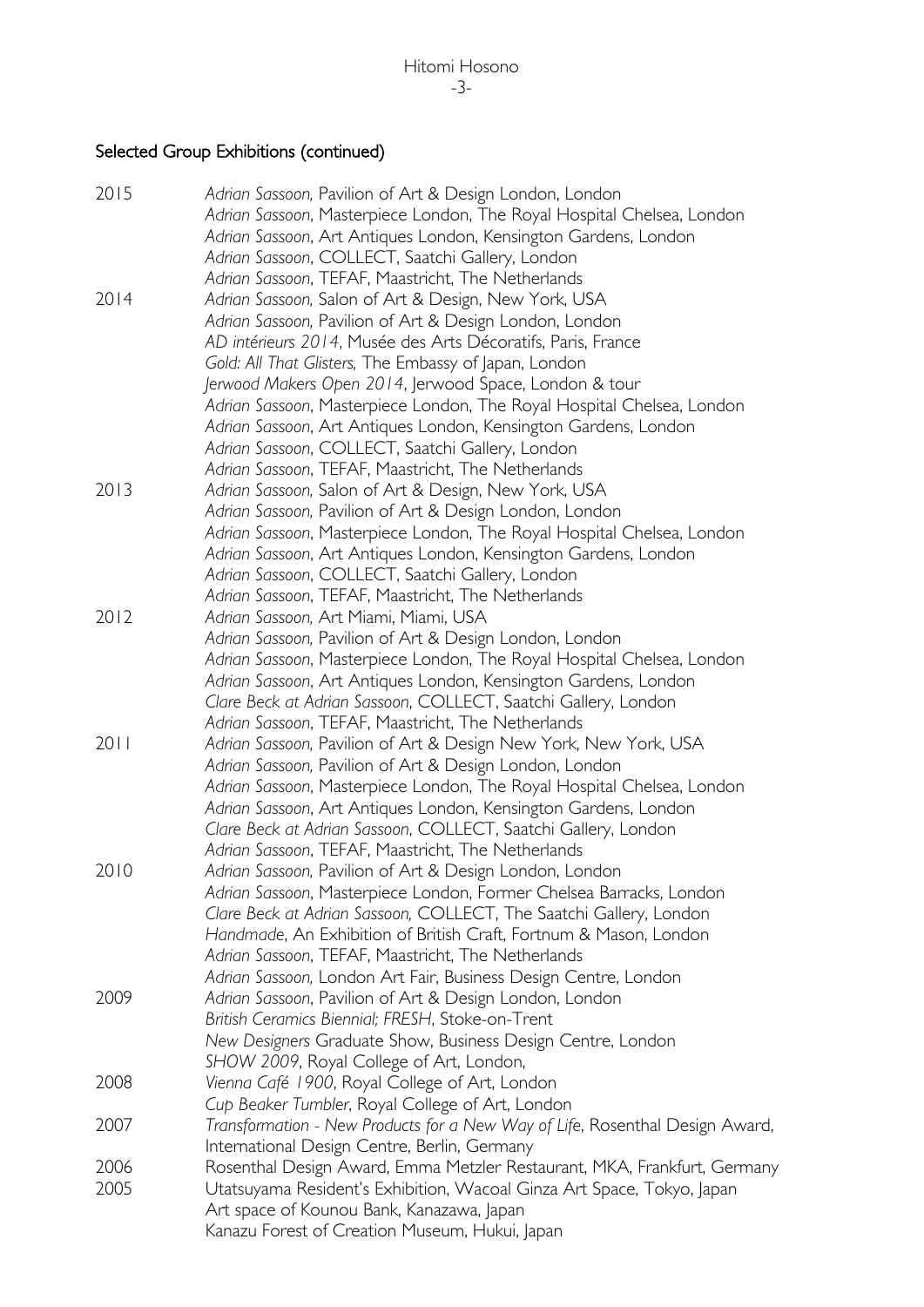#### Selected Group Exhibitions (continued)

| 2005 | Sake Vessels, Tokyo Design Centre, Tokyo, Japan                         |
|------|-------------------------------------------------------------------------|
|      | Wan-One, Daiwa Department Store, Kanazawa, Japan                        |
| 2004 | Craft Design 2004 Tajimi, Museum of Modern Ceramic Art, Tajimi, Japan   |
|      | Tea Bowl, Craft A Gallery, Kanazawa, Japan                              |
|      | Japan Modern Craft Association, Daiwa Department Store, Kanazawa, Japan |

#### Awards

| 2014 | Winner, Jerwood Makers Open, Jerwood Visual Arts, London                                |
|------|-----------------------------------------------------------------------------------------|
| 2013 | Winner, Perrier-Jouët Arts Salon Prize, London                                          |
| 2004 | First Prize, Graphic Art on Ceramics, Museum of Modern Ceramic Art, Tajimi,<br>lapan    |
|      | Silver Prize, Craft Design 2004 Tajim, Museum of Modern Ceramic Art, Tajimii,<br>apan   |
|      | Hokuriku Broadcast President's Prize, Daiwa Department Store, Kanazawa,<br><b>Japan</b> |
|      | Utatsuyama Craft Workshop Purchase Award, Kanazawa, Japan                               |
| 2003 | Utatsuyama Craft Workshop Purchase Award, Kanazawa, Japan                               |

#### Public Collections

Aberdeen Art Gallery & Museums, Aberdeen National Museum of Scotland, Edinburgh Oriental Museum, Durham University, Durham The British Museum, London The Wedgwood Collection, Barlaston, Stoke-on-Trent Victoria and Albert Museum, London Musée des arts décoratifs de la faïnce et de la Mode, Marseille, France Musée national des arts asiatiques – Guimet, Paris, France Porzellanikon: Staatliches Museum für Porzellan, Selb, Germany Cooper-Hewitt, Smithsonian Design Museum, New York, USA Indianapolis Museum of Art: Newfields, Indiana, USA Los Angeles County Museum of Art, California, USA

#### Bibliography: Articles & Essays

| 2021<br>2020 | Hasegawa, Y., Hitomi Hosono, Agora, January/February, pp 26-31<br>Woolf, D., Hitomi Hosono: Poetry in Porcelain, Gardens Illustrated, March, pp<br>82-85                                                                                                                                    |
|--------------|---------------------------------------------------------------------------------------------------------------------------------------------------------------------------------------------------------------------------------------------------------------------------------------------|
| 2019         | Morris, T., Ordered Beauty, Christie's International Real Estate Magazine, pp 62-<br>64                                                                                                                                                                                                     |
| 2018         | Potters on Pots: Hitomi Hosono, Ceramic Review, January/February, pp 29-30<br>Loxley, T., The Fossil Hunter, Rakes Progress, Issue No. 7, pp 152-157<br>Gibson, G., Hitomi Hosono Art and Industry, Crafts, November/ December, pp<br>60-67<br>Budding Future, The World of Interiors, June |